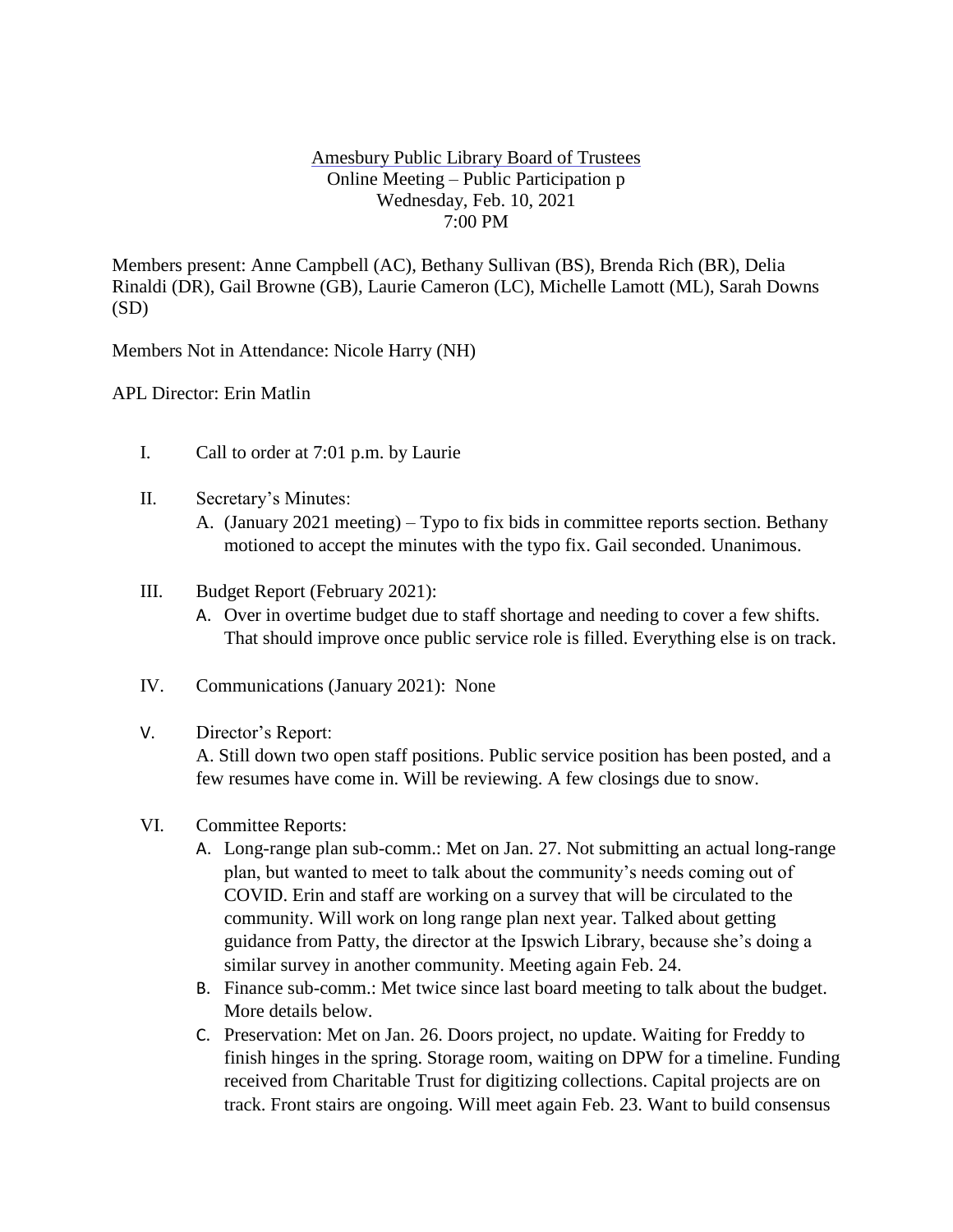with the board on projects that could be funded by the board.

## VII. Unfinished Business:

- A. Vacant Positions Update: See updates above. Will be reviewing resumes next week and hope to set up interviews for the first week of March.
- B. Budget (FY22) Mayor asked for level service and level-funded budget. Levelfunded requires more cuts due to required staff increases and would not meet our MAR. Level service is over 5% more than last year's budget. Asked Erin to make budget that meets the MAR and would get us out of waiver. It falls between the two. Bethany prepared a letter explaining why the Trustees wants a budget that meets the MAR and all the things we would lose otherwise. Bethany sent letter to everyone for review. Budget is due to the Mayor this Friday, and Erin will present to the Mayor the week of Feb. 22. Board needs to approve budget tonight.

In the level-funded budget, two positions are cut, and one of them is vacant. The other is an 18-hour library assistant in circulation. In the budget that meets the MAR, one position is cut (the vacant children's assistant position). Books line is reduced in the level-funded budget. If we don't meet MAR, we risk being decertified. The difference is \$28,000, and what it would cause us to lose would not be worth the savings. No guarantee that we would get a waiver next year. They might not be as flexible. If we're decertified, the community would lose access to the consortium and all the materials and services that come with that, and all the digital resources. Cutting staff could lead to reduction in hours. Running out of options of what we can cut. Level-funded would have a huge impact on the community. Recommending we approve the level service budget. Erin can only send two budgets, so recommend sending level service and the one that meets the MAR. Prepared to send level-funded if they ask for it.

Bethany makes a motion to recommend the FY22 budget in the amount \$888,548.50, and the trustees will accompany this with a letter supporting the level service budget. Gails seconds. Unanimous. Laurie asks everyone to read the letter and send any edits to Bethany.

## VIII. New Business:

A. Snow Closings – Have had a few closings and early closings due to snow. Traditionally the director has worked with the Trustees to close the library when needed due to weather. City hall wants to work together on that decision. Erin wants to avoid confusing staff. In the past we would go with the school closing, but now with schools remote, Gail suggests it makes sense to go with municipal closings. With nighttime hours and Saturday hours, Library needs flexibility to make that call on their own. Gail suggests communicating that to city hall.